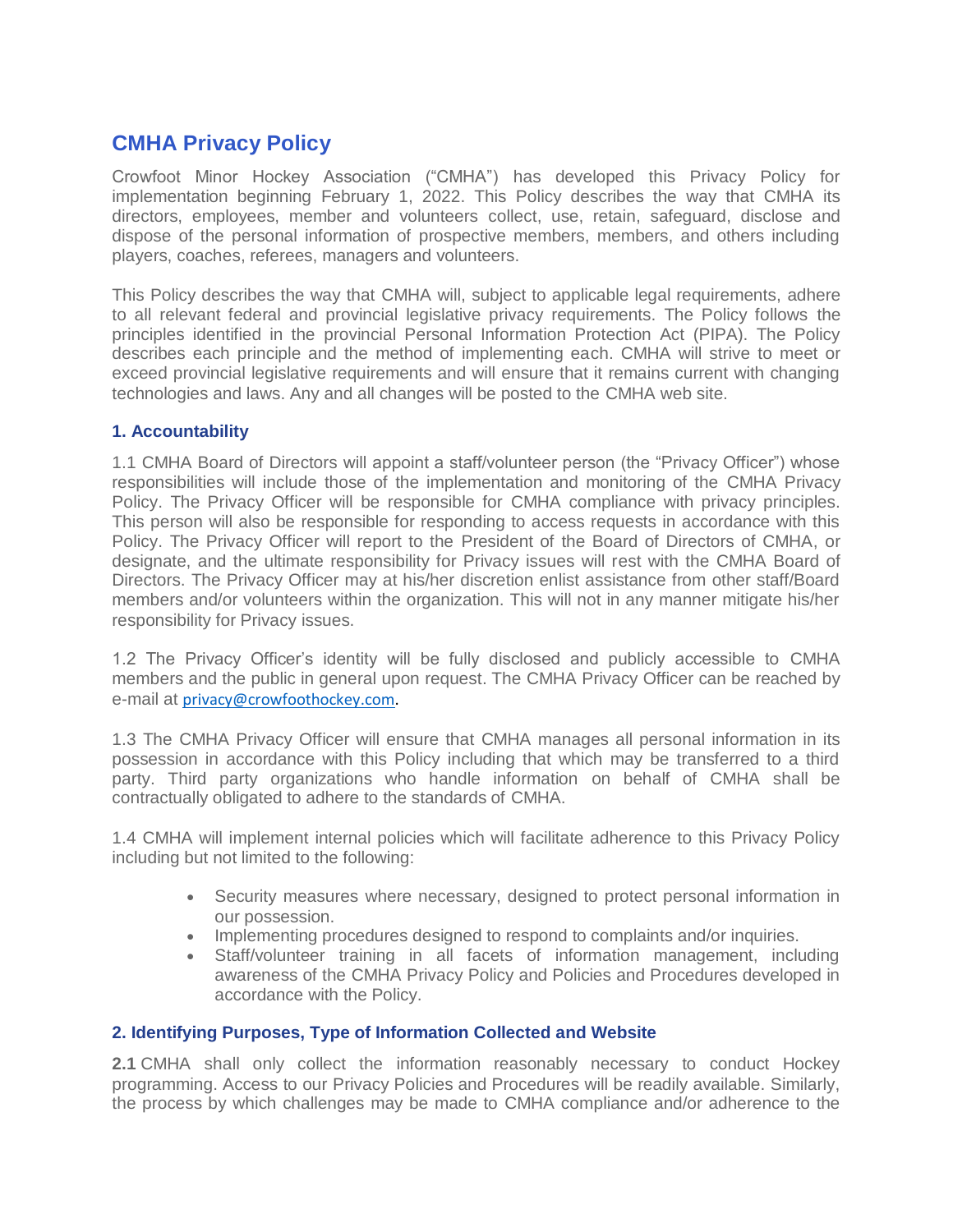legislation in question shall be readily available and transparent. To obtain further information, contact the CMHA Privacy Officer.

**2.2** CMHA collects personal information from prospective members, members, coaches, referees, managers and volunteers for the purposes of conducting Hockey programming. Specifically:

- A player's name, address and date of birth are collected to determine that the player's geographical, division of play and level of play information are consistent with Hockey Canada, Hockey Calgary and CMHA bylaws and regulations.
- Historical information concerning past teams played for, is collected in order to determine if any Hockey Canada transfer regulations may apply.
- Information concerning an individual's skill level and development and feedback on programs is collected to measure the success of our programs in order that we may better plan future programs.
- Information as to a player's parents' name, address, telephone numbers and email addresses may be collected in order to facilitate emergency contact information as well as to ensure compliance with Hockey Canada and CMHA residency regulations.
- Educational information may be collected in order to ensure all Hockey Canada and CMHA residency regulations have been adhered to.
- E-mail addresses may be collected for the purposes of facilitating membership communication related to upcoming events and programs.
- Information about skill levels, ability, emergency contacts and health to ensure our activities are carried out in a safe and secure environment.
- Personal information collected for the purposes of hockey registrations may also be used for hockey specific research purposes including but not necessarily limited to hockey demographic type research.
- Affiliates: CMHA may disclose the personal information described in paragraph 2.2 to all of these affiliate organizations in order to facilitate Hockey Programming and ensure compliance with rules and regulations.
- Volunteers may also have access to and view a member's personal information which can include a member's medical status and/or vaccination status, including COVID status and negative test results for unvaccinated members. Volunteers are advised by CMHA that they are responsible and accountable for not disclosing personal information of any member of CMHA unless in accordance with this Privacy Policy or if requested by a regulatory body or under a municipal bylaw.

**2.3** CMHA will endeavor through Associations/Leagues to advise potential registration candidates of the purpose for the collection of the data requested at the time of registration or by reference to our web site at [www.crowfoothockey.com.](http://www.crowfoothockey.com/) We will further endeavor to ensure that all collectors of the personal information are familiar with the potential use of the personal data. All personal data collected by CMHA shall be maintained in either our office(s) and/or with our Privacy Officer.

**2.4** CMHA will request individual permission for the use of any personal data collected which is extraneous to that which has been identified above in 2.2, unless said usage and collection is authorized by law.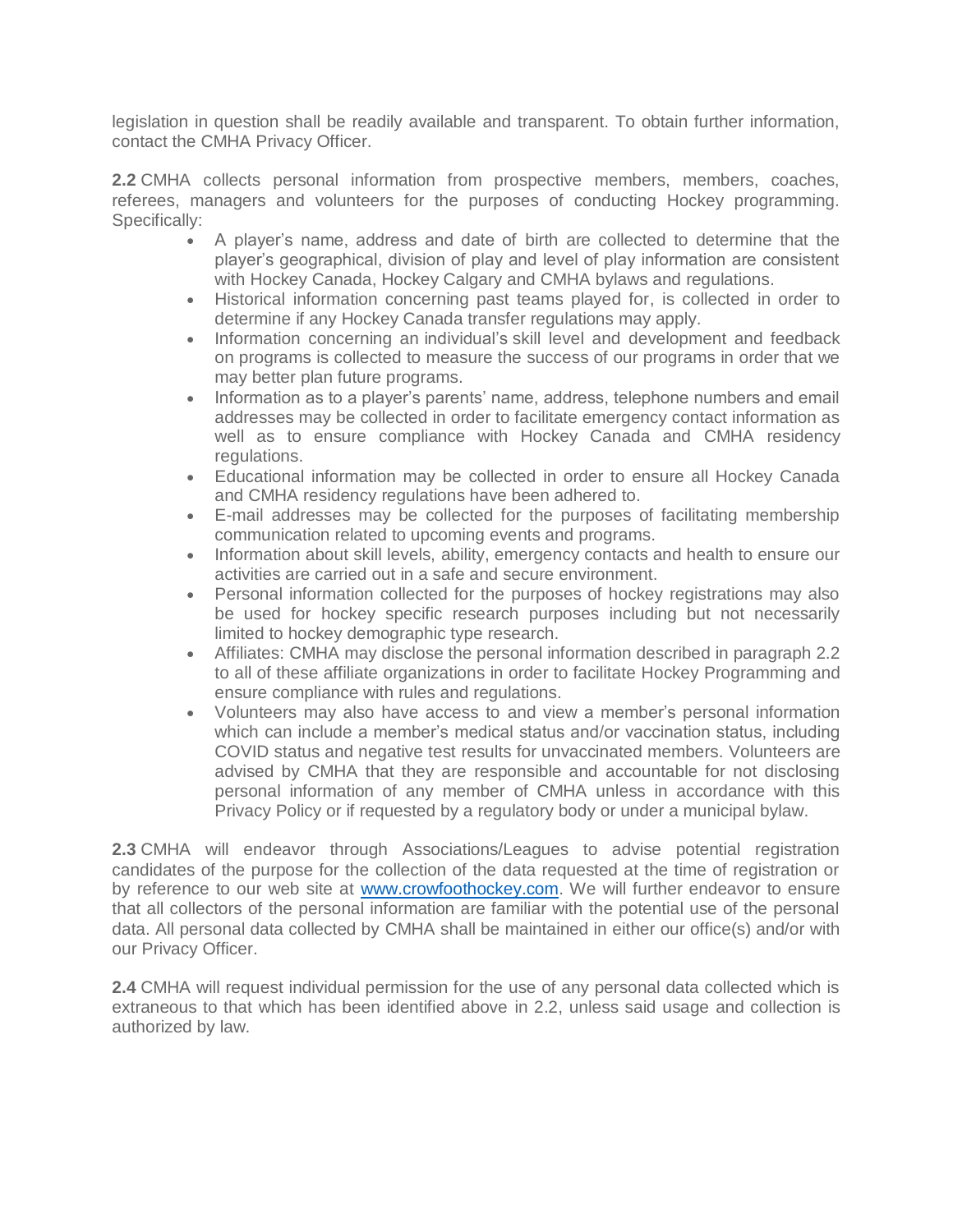## **3. Consent**

**3.1** CMHA will use the personal information for the uses specified above in Section 2 and in Sections 3.2 and 3.3 below. By virtue of being a member of CMHA you are implicitly consenting to provide your information to CMHA and you are deemed to consent to our use of the information for the purposes listed in Section 2 of this Privacy Policy and to disclosure of the information to other associated organizations for the same purpose.

**3.2** CMHA recognizes that hockey by its nature is a contact sport and injuries are to a certain extent inherent in the game. We believe medical records, medical history, vaccination history and medical forms of the individual may be of assistance in an emergency situation and therefore we may request them. CMHA will consider receipt of this information as consent for its subsequent use in an emergency medical situation.

**3.3** If at any time you wish to withdraw your consent to the use of your information for any purposes, you may do so by contacting the Privacy Officer for CMHA. We will do our best to accommodate your request in a timely fashion without diminishing the services we provide to you. We will explain to you the impact of your withdrawal on any services we provide to you.

**3.4** CMHA may collect personal information without consent where reasonable to do so and where permitted by law.

## **4. Limiting Collection**

**4.1** All information shall be collected fairly and lawfully within the criteria as set forth in our Privacy Policy.

**4.2** CMHA shall not indiscriminately collect information. The amount and type of information we collect shall be limited to that which is required to fulfill our identified purposes.

**4.3** CMHA will not use any form of deception in gaining personal information from its members.

## **5. Limiting Use, Disclosure and Retention**

**5.1** Subject to applicable legislation, CMHA shall limit use of personal information it collects to purposes that we have disclosed in Sections 2 (Identifying Purposes) and 3.2 (Consent).

**5.2** CMHA shall maintain documents for certain periods of time dependent upon necessity. More specifically:

- We will normally maintain registration data for a minimum three-year period after an individual has left our programs in the event that an individual chooses to return to our programs after leaving.
- Parental/family information will be normally maintained for a similar three-year period after a member has left our programs.
- Affiliates. CMHA has numerous organizations which offer hockey programs under the auspices of Hockey Calgary. As explained above, CMHA may from time to time share information with these associations, and leagues in order to facilitate Hockey Programming and ensure compliance with rules and regulations.
- CMHA may at some point be involved in the sale, merger, transfer amalgamation or reorganization of its activities. We may disclose personal information to the other party in such a transaction. CMHA will ensure that we contractually obligate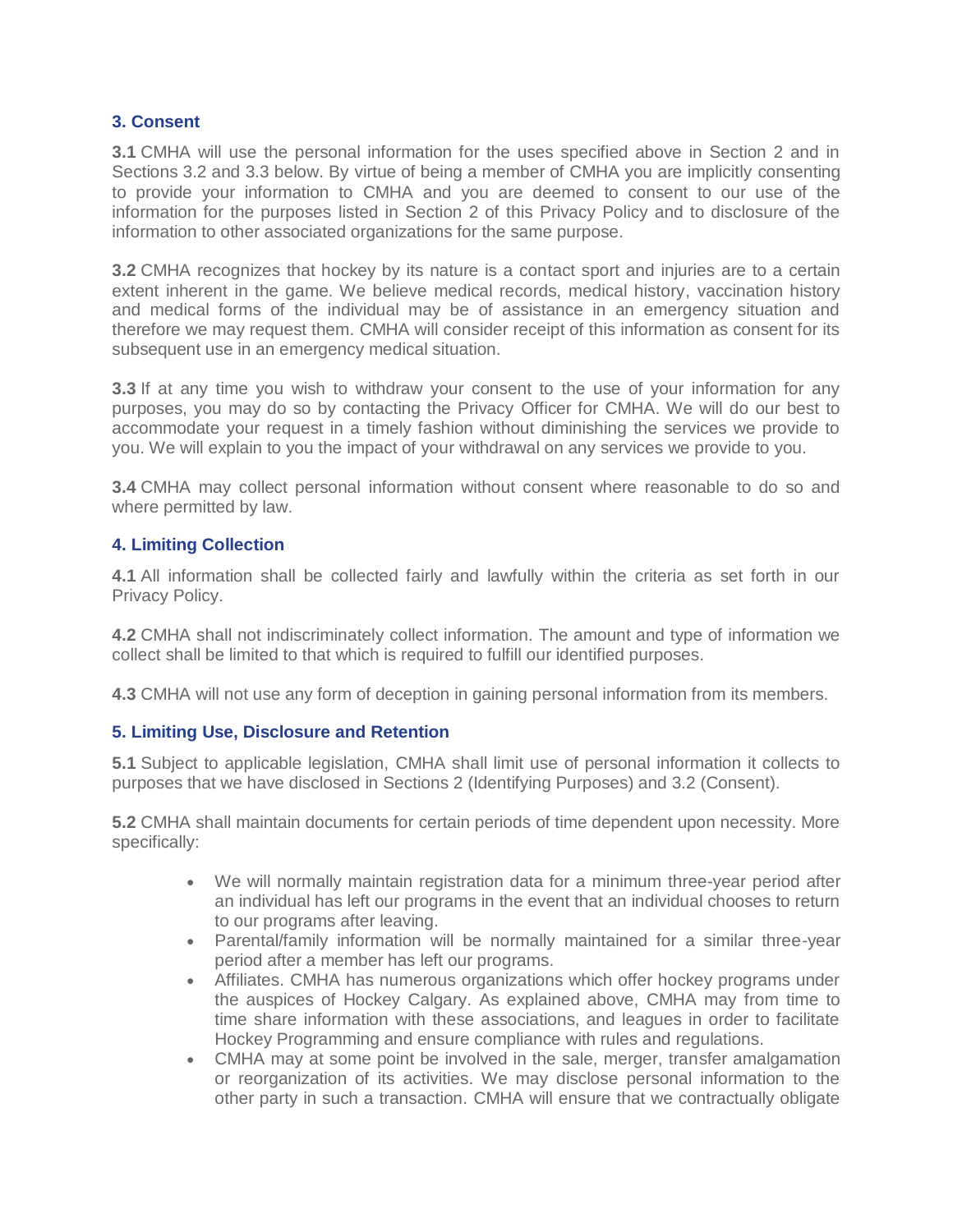the other party to treat this information in a manner consistent with our Privacy Policy.

- CMHA may disclose your personal information to a Government authority that has asserted its lawful authority to obtain the information or where the CMHA has reasonable grounds to believe the information could be useful in the investigation of an unlawful activity, or to comply with a subpoena or warrant or an order made by the court, person, or body with jurisdiction to compel the production of the information or otherwise as permitted by applicable law.
- CMHA may, at its discretion, release personal information for the purposes of collecting debts which may be owed to CMHA.

**5.3** Certain documents may be subject to legislated retention periods either Federally or Provincially and these will be respected at all times by CMHA.

## **6. Accuracy**

**6.1** CMHA shall strive to ensure to the extent it can that the information entrusted to us is maintained in an accurate manner. We shall try to maintain the interests of the individual and attempt to ensure that decisions are not made for or about an individual based on personal information that is flawed.

**6.2** CMHA shall only update information in the event of a renewal or registration and/or an update.

#### **7. Safeguards**

**7.1** Security safeguards have been implemented to ensure your personal information is protected from theft as well as unauthorized access, disclosure, copying, use or modification thereof.

**7.2** The level of safeguards employed shall be directly related to the level of sensitivity of the personal information collected. The more sensitive the information, the higher the level of security employed.

**7.3** Methods of protection and safeguards to be employed shall include but in no way be necessarily limited to locked files, offices and storage areas, security clearances volunteer awareness regarding disclosure of personal information, the need to know, and access as well as technological measures such as passwords and encryption.

#### **8. Individual Access**

**8.1** Subject to applicable legislation, upon request by the individual concerned, CMHA shall disclose whether or not it actually holds personal information on an individual. We shall disclose the source of this information when requested and provide an account of third parties to whom the information may have been disclosed.

**8.2** CMHA may request sufficient information to confirm your identity before releasing your personal information to you.

**8.3** Subject to applicable legislation, CMHA shall endeavor to provide this information within 30 days of receipt of the information requested and only charge nominal fees for the purpose of off